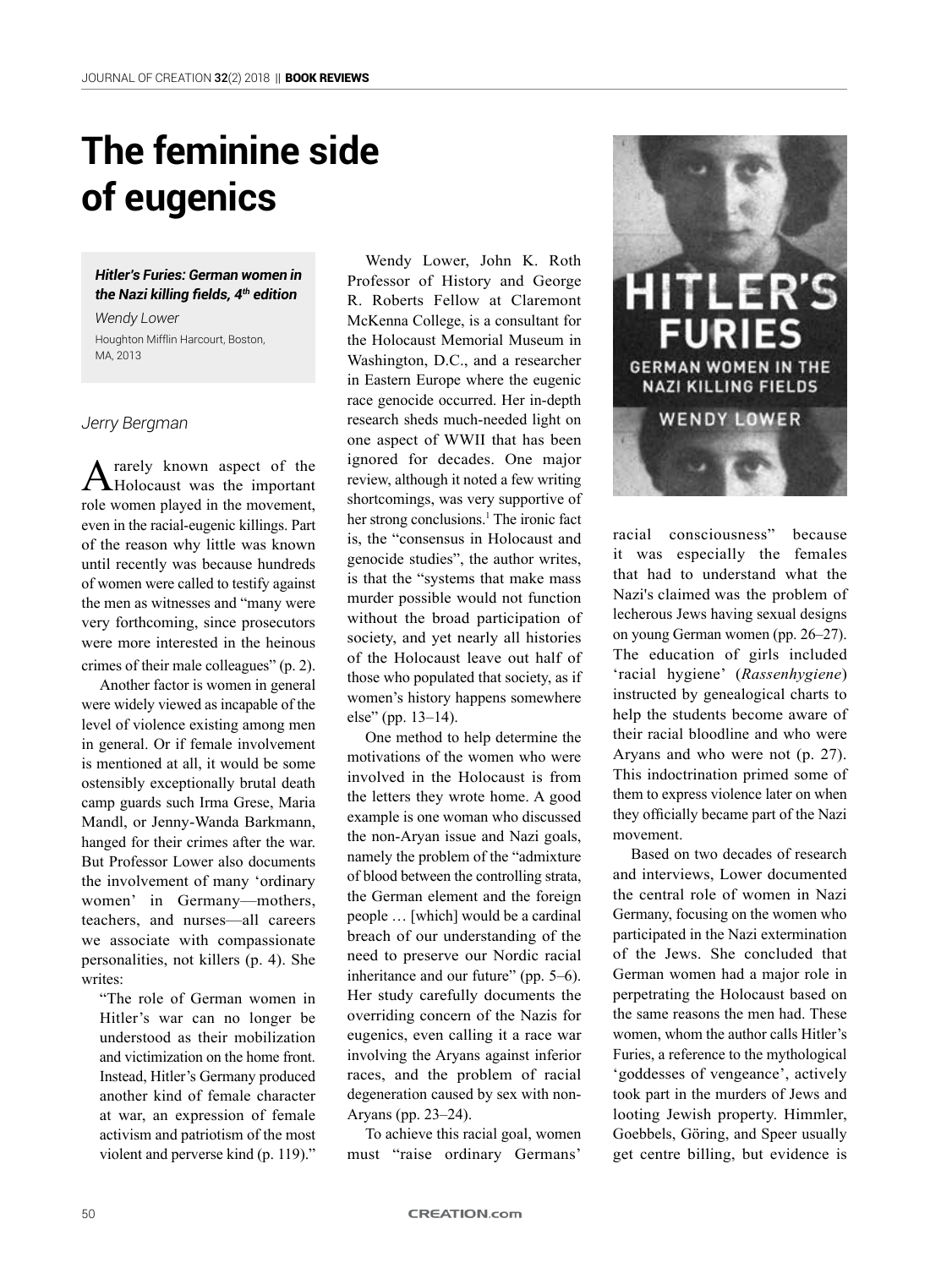presented that the women behind the men played a critical role.

### **Nurses**

The major profession of women involved in the Nazi genocide was nursing. Nurses were specially counselled about the importance of 'racial hygiene'. A major role they played was to participate in the selection of the mentally and physically disabled and to escort them to their death by lethal injection, and later in gas chambers. They also worked in infirmaries and concentration camps, not only with prisoners, but also with traumatized Nazi soldiers. In short, they "were the primary witnesses of the Holocaust" (p. 43).

Many young girls were receptive to the Nazi nursing profession due to the racial biology indoctrination they received in school. As a result, shortly after Germany conquered Poland, 15,000 were recruited. To be fully accredited, they had to prove their Aryan racial status. Not unexpectedly, of "all the female professions, nursing contained the highest concentration of documented crimes", mostly in the euthanasia program and medical experiments done in the concentration camps (p. 50). Of note, Lower claims, is that involvement in the euthanasia program was "absolutely voluntary" (p. 51).

The nurses were influenced by the fact that "a core of male and female medical professionals increasingly turned to 'racial science' to deal with problems that concerned women" (p 18). Lower related the career of one very well-educated, bright woman named Pauline Kneissler, who was involved in the Aktion T4 eugenics program that "murdered 9,839 people" as part of the Nazi genocide program to purify Germans racially. She spent only a year in prison for her crimes.

# **Nurses as murderesses**

Nurses played a critical role in the Holocaust and the attempt to implement eugenics. Lower writes that the "first Nazi mass murderess was not the concentration camp guard but the nurses. Of all female professions she was the deadliest" (p. 120). The Nazi killings began in the hospitals of the 3rd Reich, then the hospitals of the countries the Nazis conquered. The first killing methods were not the gun or the gas chambers, but the sleeping pill, then the hypodermic needle, and last, starvation. The first victims were children, then old people, then the rest including 'inferior races' (p. 120). This was done in the name of eugenics spawned by leaders such as the American, Harvard-educated Charles Davenport. His writings include the book *Eugenics: The science of human improvement by better breeding*. The Nazis thought they were doing just that, and this is why they named their eugenic programs "racial hygiene" (pp. 120–121).

The eugenic movement in America and Nazi Germany believed that inherited 'genetic' defects were partly racial, and they deemed some races were "more advanced than others, all of them competing for survival" (p. 121). The Nazis and many others viewed racism was something to be proud of. Germans believed their ideals could be achieved only by removing humanity's dross, including its inferior races. Nazi men and women must understand and apply 'the science of inequality' to achieve their golden greater Germany.

The final solution to the degeneration of the race problem was to destroy the contaminant, namely inferior races. The Nazis believed we are not descendants of one parent, as Judaism and what the Nazis called its bastard child, Christianity, teach, but rather that we evolved, and that some races are more evolved than others. With these ideas firmly implanted in the minds of the nurses and other women, they could do their part to make Germany a more perfect society. It required an army of thousands of nurses, midwives, doctors, and other medical personnel to get the job done.

In the end, close to 400 medical institutions served as centres of racial screening and selection, cruel experimentation, sterilization, starvation, and poisoning all in working towards achieving this eugenic goal (p. 121). After wiping out most mental patients in German hospitals, the eugenic experts began to do the same in Poland, Ukraine, Belarus, and other hospitals (pp. 121–122).

In the end, well over 200,000 people were murdered, many for what we would regard as minor or treatable maladies. Next came 'mercy' deaths of mentally or physically disabled soldiers on the Eastern front to put them 'out of their misery'. As expected, this adversely affected troop morale, thus was not widely made known and denied in public reports. Some nurses testified that they gave lethal injections to brain-damaged, blinded or mutilated German servicemen (p. 123). It was the job of the educated teachers to help instill these Darwinian racist eugenic goals in the minds of every student, especially health students.

# **Women as teachers**

Teachers often "became cooperative agents of the Nazi Party" (p. 56). The preparation of women for this important role in Nazi Germany "required indoctrination and reinforcement pursued relentlessly in the Reich's schools. … a proper education should include burning 'the racial sense and racial feeling into the instinct and the intellect, the heart and brain of the youth" (p. 39). For example, students learned in mathematics class the welfare cost to maintain 'useless eaters', a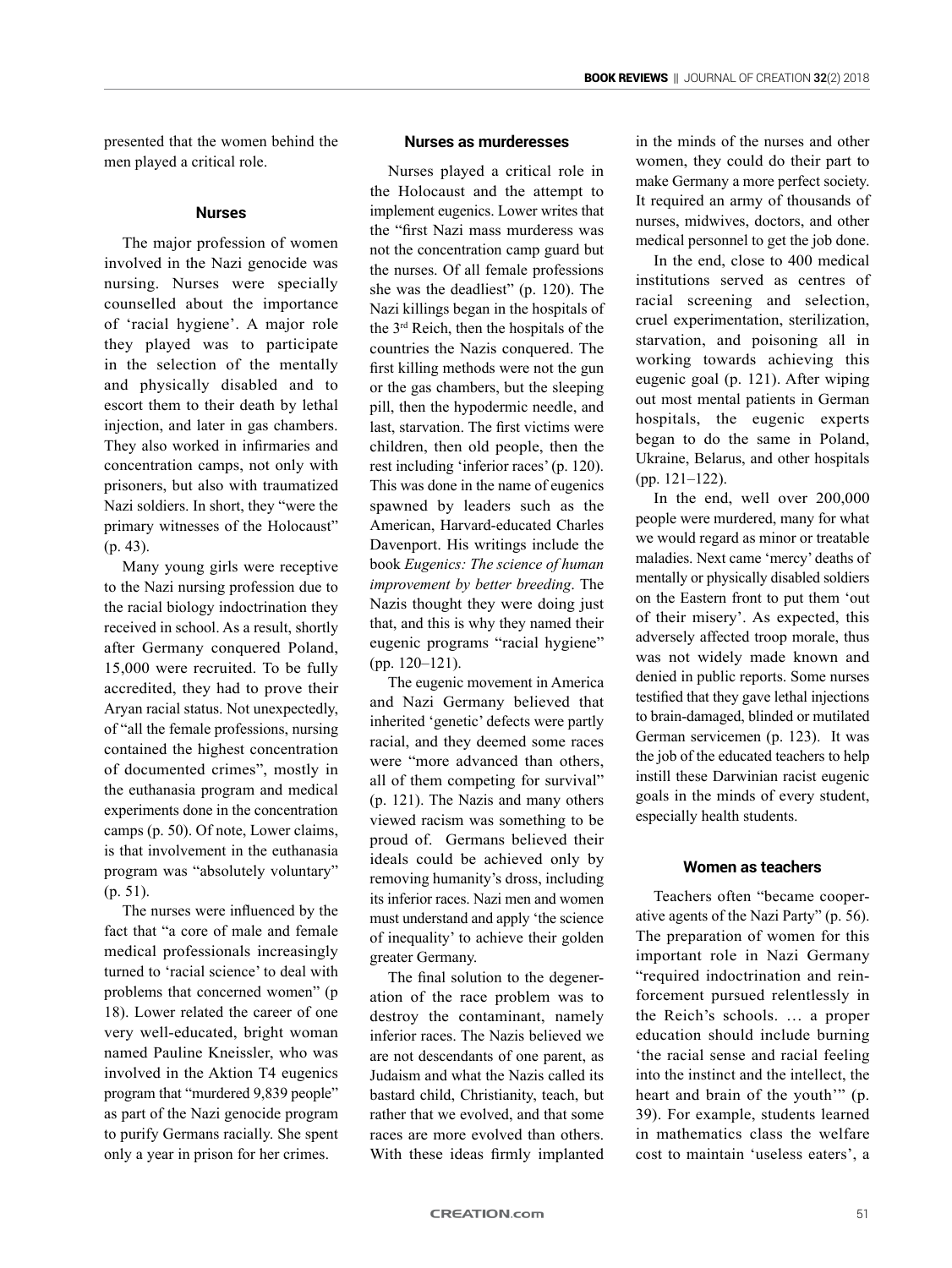theme interwoven in all subjects to help indoctrinate the students into the superior race belief (p. 39).

The teaching profession stressed instruction in making judgments of who was human and who was 'subhuman' (p. 40). Hundreds of teachers were sent to occupied Poland to teach the children that were deemed to be 'racially valuable', as determined by various tests like those developed by Darwin's cousin Francis Galton (p. 43). Many of these children were orphans because their parents had been shot and, even though traumatized, the teacher's job was to teach them "proper behavior and the superiority of the German race" (pp. 42–43).

Professor Lower details some of the horribly violent female concentration camp guards and brutality that rivalled anything perpetrated by their male counterparts. The long-held picture of German women taking care of the home front during the war as loyal wives and cheerleaders for the Führer, pales in comparison to Lower's incisive case for the massive complicity, and worse, of the 500,000 young German women who became part of the Nazi war machine. Many were placed, for their first exposure, directly in the killing fields of the expanding Reich in the East.

This land was needed to have room for what the Nazis planned would be the rapidly growing population of Aryan children as a result of women being encouraged to reproduce with or without a husband. Women who had four or more children were given a decoration conferred from 1939 until 1945 in three classes: bronze, silver, and gold to mothers who exhibited exemplary motherhood, and who conceived and raised at least four or more children.

## **The enormous bureaucracy required for the Final Solution**

I have read close to 50 books on the Nazi movement, but this one covered



**Figure 1.** Coffin-decorated tally of Einsatzgruppen killing of *Untermenschen* (subhumans)

an area rarely reviewed in these books: the enormous bureaucracy required by the Nazis to administrate the vast conquered territories in the East and determine the *Untermenschen* (subhumans) to either exploit or murder them. This was covered by Professor Lower in detail because a significant part of the staff were women. Women were secretaries, clerks, and administrators of specific programs.

These women opened the mail and read the letters and other correspondence to determine the appropriate action, either file it away or reroute it to other persons. Photographs were often included of the atrocities committed by the *Einsatzgruppen* (figure 1), the paramilitary death squads of Nazi Germany responsible for mass killings, primarily by shooting, during World War II. The correspondence also